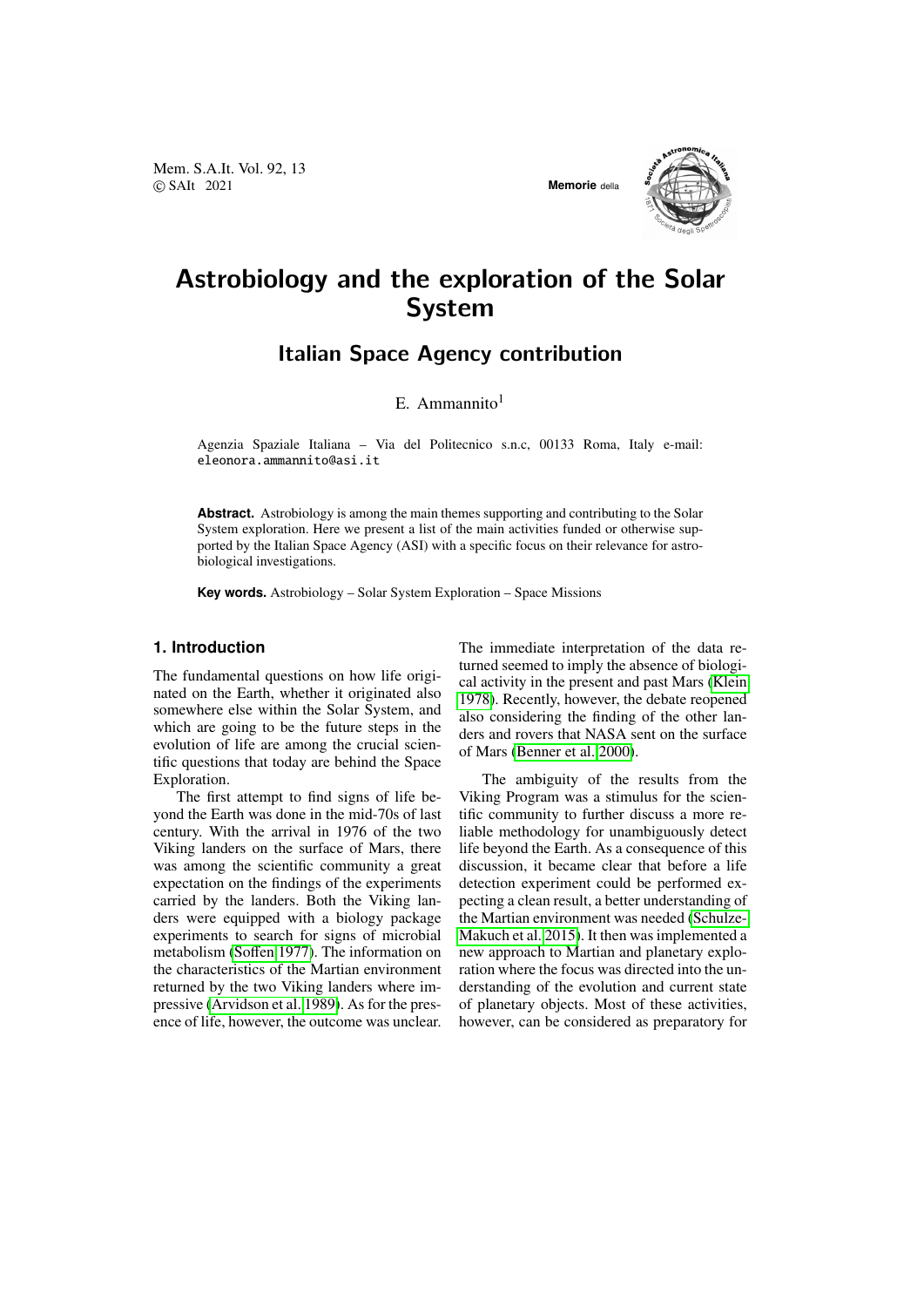a second attempt to directly detect biological activity on Mars and other planetary objects.

## **2. Past missions**

We list here past space missions where the Italian Space Agency (ASI) funded a contribution of the Italian scientific community with a specific relevance for astrobiology-driven investigations. In Table [1](#page-2-0) there is a summary of past missions mentioned in this paper with few relevant information.

#### 2.1. Venus Express

There is a long standing hypotheses that terrestrial-type biology can survive within the clouds of Venus (e.g. [Morowitz & Sagan](#page-7-5) [\(1967\)](#page-7-5), [Cockell](#page-7-6) [\(1999\)](#page-7-6), [Grinspoon & Bullock](#page-7-7) [\(2007\)](#page-7-7)). The ESA mission Venus Express and in particular the Italian/French spectrometer VIRTIS provided a detailed view of Venus' atmosphere: its circulation, structure and composition in relation to altitude, and its interactions with the planet's surface and with the solar wind at altitude (e.g. [Piccioni et al.](#page-7-8) [\(2007\)](#page-7-8) and references therein). The question whether Venus is currently or did in the past host biological activity is still open but we now have more detailed information to be used to design the upcoming next generation of missions to Venus.

Italy contributed to the mission with the PI-ship of two instruments: VIRTIS (Visible and Infrared Thermal Imaging Spectrometer, an imaging spectrometer in the visible/close infrared spectrum, identical to the spectrometer in flight on the Rosetta mission, which supplies data relative to the atmosphere, surface and to their interactions; PFS (Planetary Fourier Spectrometer), which performs vertical scans of the atmosphere and is identical to the instrument in flight on the MarsExpress mission. Furthermore, there was a significant participation in manufacturing the ASPERA-4 (Analyzer of Space Plasmas and Energetic Atoms) instrument, which studies the interactions between the solar wind and the Venusian atmosphere and is identical to the instrument in flight on the MarsExpress mission.

#### 2.2. Cassini

Looking through the thick atmosphere of Titan and studying the moon's surface, it has been possible to find lakes and seas filled with liquid hydrocarbons (e.g. [Brown et al.](#page-7-9) [\(2008\)](#page-7-9)). The implications of these findings are still under analysis in particular what these liquid hydrocarbons could mean for life's potential on Titan. Cassini-Huygens data also revealed that Titan could have reserves of liquid water, similar to those on Jupiter's moon Europa, trapped beneath its frigid surface [\(Iess](#page-7-10) [et al. 2012\)](#page-7-10). In particular this finding triggered opened to new possibilities for habitable environments within Titan. Cassini scientific instruments also witnessed icy plumes erupting from Saturn's small moon Enceladus. When flying through the plumes, the spacecraft found evidence of saltwater and organic chemicals [\(Waite et al. 2009\)](#page-7-11). This finding raised questions about whether or not habitable environments could exist beneath the surface of Enceladus.

ASI and the Italian planetary science community contributed to this fantastic endeavor as one of the partners of the Cassini mission. ASI developed the high-gain antenna with an integrated low-gain antenna (guaranteeing telecommunication with Earth for the entire duration of the mission), the VIMS spectrometer, the radio science subsystem (RSIS) and the radar, that also uses the high-gain antenna. Furthermore, ASI developed the HASI instrument for the Huygens probe, which measured the physical properties of the atmosphere and of Titan's surface.

#### 2.3. Rosetta

Thanks to Rosetta mission, we know for sure that chemicals living in our own DNA, proteins, and cell membranes can be found in comets. Therefore, comets are possible candidates as carriers that introduced the basic components of life to Earth and possibly to Mars and the moons Enceladus and Europa. VIRTIS, the Italian-French VIS-IR imaging spectrometer on Rosetta, in addition to water ice cycle [\(De Sanctis et al. 2015\)](#page-7-12) and or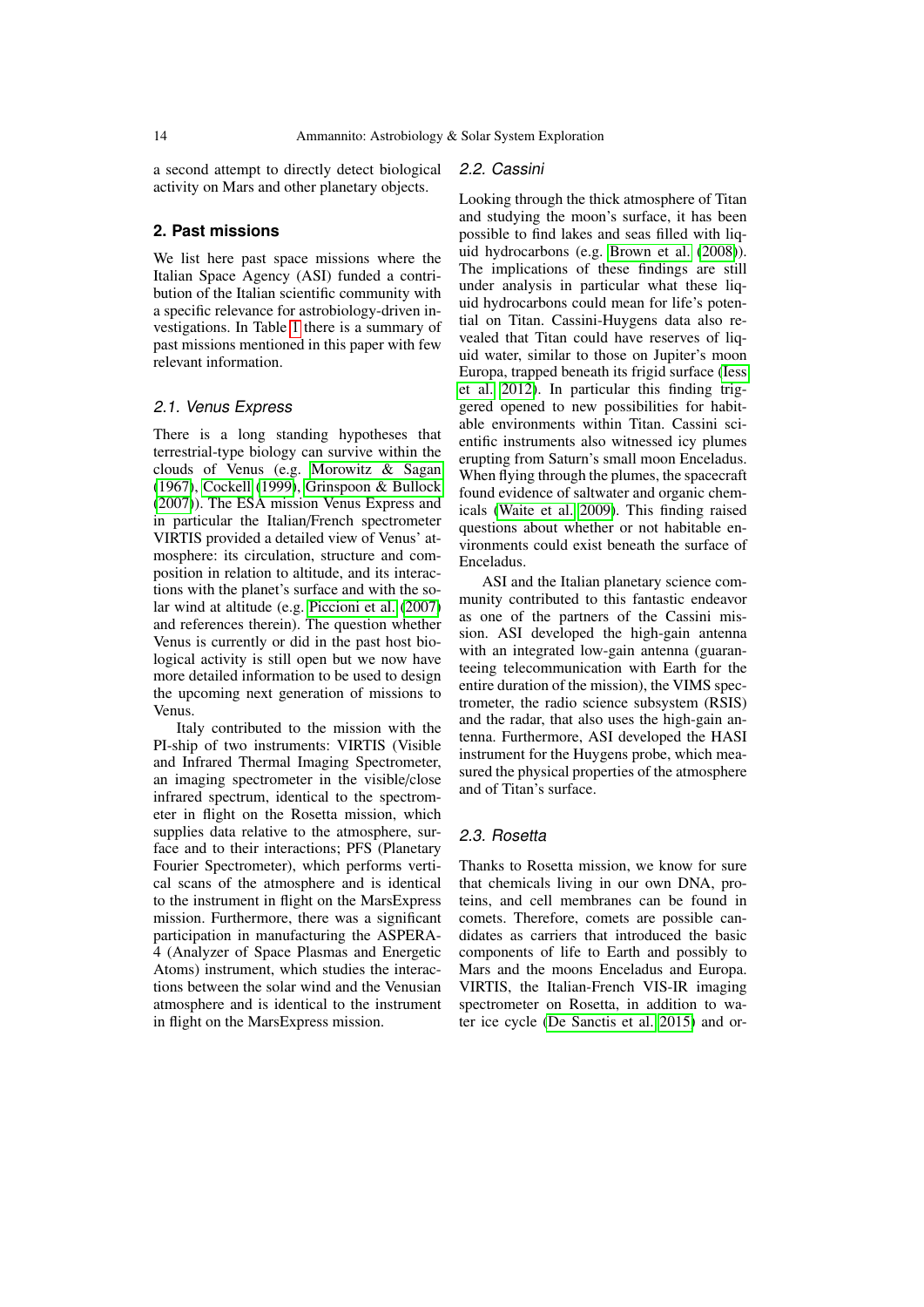<span id="page-2-0"></span>Table 1. Past missions

|                     | <b>Venus Express</b> | Cassini           | Rosetta           | Dawn              |
|---------------------|----------------------|-------------------|-------------------|-------------------|
| Launch Date         | 9 November 2005      | 14 October 1997   | 2 March 2004      | 27 September 2007 |
| <b>Arrival Date</b> | 11 April 2006        | 14 January 2005   | 6 August 2014     | 1 July 2011       |
| <b>End Date</b>     | 18 January 2015      | 15 September 2017 | 30 September 2016 | 1 November 2018   |
| Mission Type        | Orbiter              | Orbiter-Lander    | Orbiter-Lander    | Orbiter           |
| Target              | Venus                | Saturn System     | Comet 67/P        | Vesta-Ceres       |
| Leading Agency      | ESA.                 | <b>NASA</b>       | <b>ESA</b>        | <b>NASA</b>       |

ganics [\(Capaccioni et al.](#page-7-13) [\(2015\)](#page-7-13), [Raponi et al.](#page-7-14) [\(2020\)](#page-7-14)), also detected ammonium salts [\(Poch](#page-7-15) [et al. 2020\)](#page-7-15) which are thought to be the starting point for far more complex compounds (urea and glycine) that are known to be precursors to life as we know it on Earth.

The Italian participation in mission, besides from supplying manpower to the Lander Project Team, involved both the orbiter and the lander. In the first case, three Italian instruments made the journey: VIRTIS (Visual InfraRed and Thermal Imaging Spectrometer); GIADA (Grain Impact Analyser and Dust Accumulator); the WAC (Wide Angle Camera) of the OSIRIS instrument. The sample acquisition and distribution system (SDS) and the subsystem of solar panels.

#### 2.4. Dawn

Vesta and Ceres are remnants of the early Solar System. Studying these objects can help astrobiologists understand how our System evolved to become the only known system to support an inhabited planet – the Earth. After Dawn exploration of Ceres - mainly thanks to the Italian VIR spectrometer - we know that it hosts water ice [\(Combe et al. 2016\)](#page-7-16) and aliphatic compounds [\(De Sanctis et al. 2017\)](#page-7-17). Vesta on the other hand had been extensively bombarded by OH rich carbonaceous material [\(De Sanctis](#page-7-18) [et al. 2012\)](#page-7-18).

The Italian participation in the mission consists in providing an imaging spectrometer operating in the visible region and in the near infrared with a high spatial and spectral resolution, to carry out the hyperspectral mapping of asteroids: the VIR-MS "Visible-IR Mapping Spectrometer", derived from the VIRTIS instrument aboard the Rosetta mission, was built by the Selex Es in Florence. Furthermore, Italy provided manpower to the Dawn Project Team at the JPL/UCLA for in-flight operations.

# **3. Current missions**

We list here on going space missions where the Italian Space Agency (ASI) funded a contribution of the Italian scientific community with a specific relevance for astrobiology-driven investigations. In Table [2](#page-3-0) there is a summary of the current missions mentioned in this paper with few relevant information while in Table [3](#page-3-1) there is a summary of the current sample return missions.

#### 3.1. Mars Reconnaissance Orbiter (MRO)

MRO is essential to study the potential for habitable environments on past and present Mars. MRO also provides invaluable data used in selecting landing sites for future Mars missions. Data from MRO is important in building climate models for Mars, and for use in comparative planetology studies performed astrobiologists who study the potential habitability of exoplanets that orbit distant stars.

Sharad (Shallow radar), funded by ASI, looks for geologic boundaries and ice beneath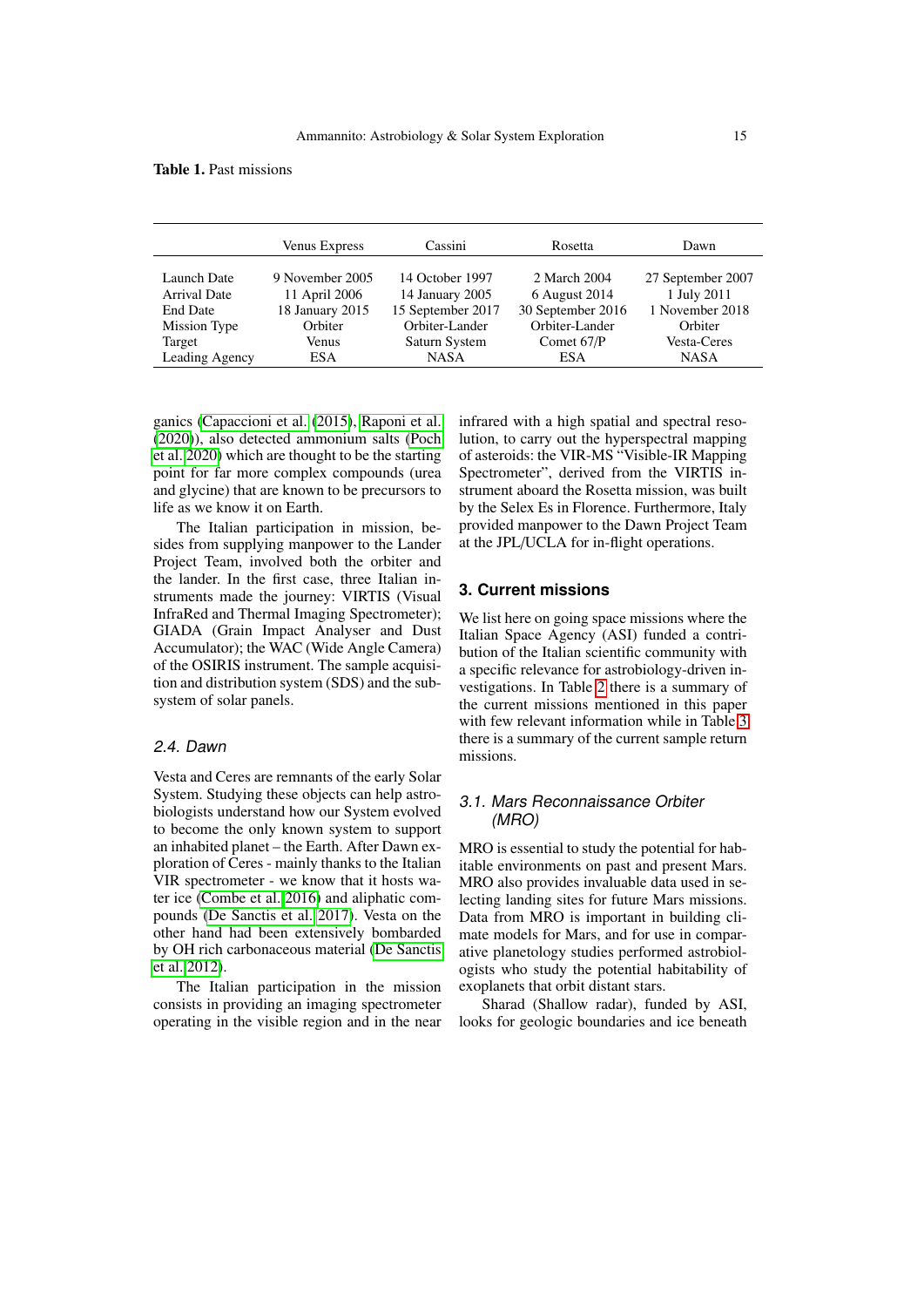#### <span id="page-3-0"></span>Table 2. Current missions

|                | <b>MRO</b>     | Mars Express     | Juno          | ExoMars2016     |
|----------------|----------------|------------------|---------------|-----------------|
| Launch Date    | 12 August 2005 | 2 June 2003      | 5 August 2011 | 14 March 2016   |
| Arrival Date   | 10 March 2006  | 25 December 2003 | 4 July 2016   | 19 October 2016 |
| Mission Type   | Orbiter        | Orbiter          | Orbiter       | Orbiter-Lander  |
| Target         | Mars           | Mars             | Jupiter       | Mars            |
| Leading Agency | <b>NASA</b>    | ESA              | <b>NASA</b>   | <b>ESA</b>      |

<span id="page-3-1"></span>Table 3. Sample Return missions

|                     | Osiris Rex            | Hayabusa-2      |  |
|---------------------|-----------------------|-----------------|--|
| Launch Date         | 8 September 2016      | 3 December 2014 |  |
| <b>Arrival Date</b> | 3 December 2018       | June 2018       |  |
| Return to Earth     | 24 September 2023     | 6 December 2020 |  |
| Mission Type        | Orbiter-Sample Return | Sample Return   |  |
| Target              | Asteroid Bennu        | Asteroid Ryugu  |  |
| Leading Agency      | <b>NASA</b>           | JAXA            |  |

the surface [\(Stuurman et al. 2016\)](#page-7-19). The instrument was developed in Italy and provided to the NASA by the ASI as Facility Instrument, with the scientific guidance of a Principal Investigator selected by the ASI following a tender, in the person of Dr. Roberto Seu from the INFOCOM Department of the Sapienza University of Rome. The company in charge of the industrial development is Alenia Spazio, currently Thales Alenia Space, from Rome, which strengthened its know-how in the industry.

#### 3.2. Mars Express

The Mars Express s/c is addressing the issue of astrobiology on Mars both directly and indirectly. The instruments are looking for indications of favorable conditions to the existence of life, either at present or during the planet's past, and in particular for traces of liquid, solid or gaseous water. Methane was detected by the Italian spectrometer PFS [\(Formisano et al.](#page-7-20) [2004\)](#page-7-20), it is still debated whether its origin is biological or not. MARSIS, the radar provided by ASI, detected in 2018 and then confirmed in 2020 the presence of liquid water [\(Orosei et al.](#page-7-21) [\(2018\)](#page-7-21), [Lauro et al.](#page-7-22) [\(2021\)](#page-7-22)).

Among the instruments aboard the probe, the ASI provided two instruments with a national PI: the Fourier PFS spectrometer to study the atmosphere and the MARSIS (Mars Advanced Radar for Subsurface and<br>Ionosphere Sounding) subsurface radar. subsurface radar, manufactured with the contribution of the NASA/JPL. Furthermore, the visible part (VNIR) of the OMEGA spectrometer (with a French PI) and the electronics of the ASPERA imaging instrument for energetic neutral atoms are part of the Italian contribution. One of the interdisciplinary scientists (IDS) is Italian too, and there are Italian scientists also within the HRSC (high-resolution stereo camera) team.

## 3.3. ExoMars2016

ExoMars is a program divided in two stages. During the first mission, launched on March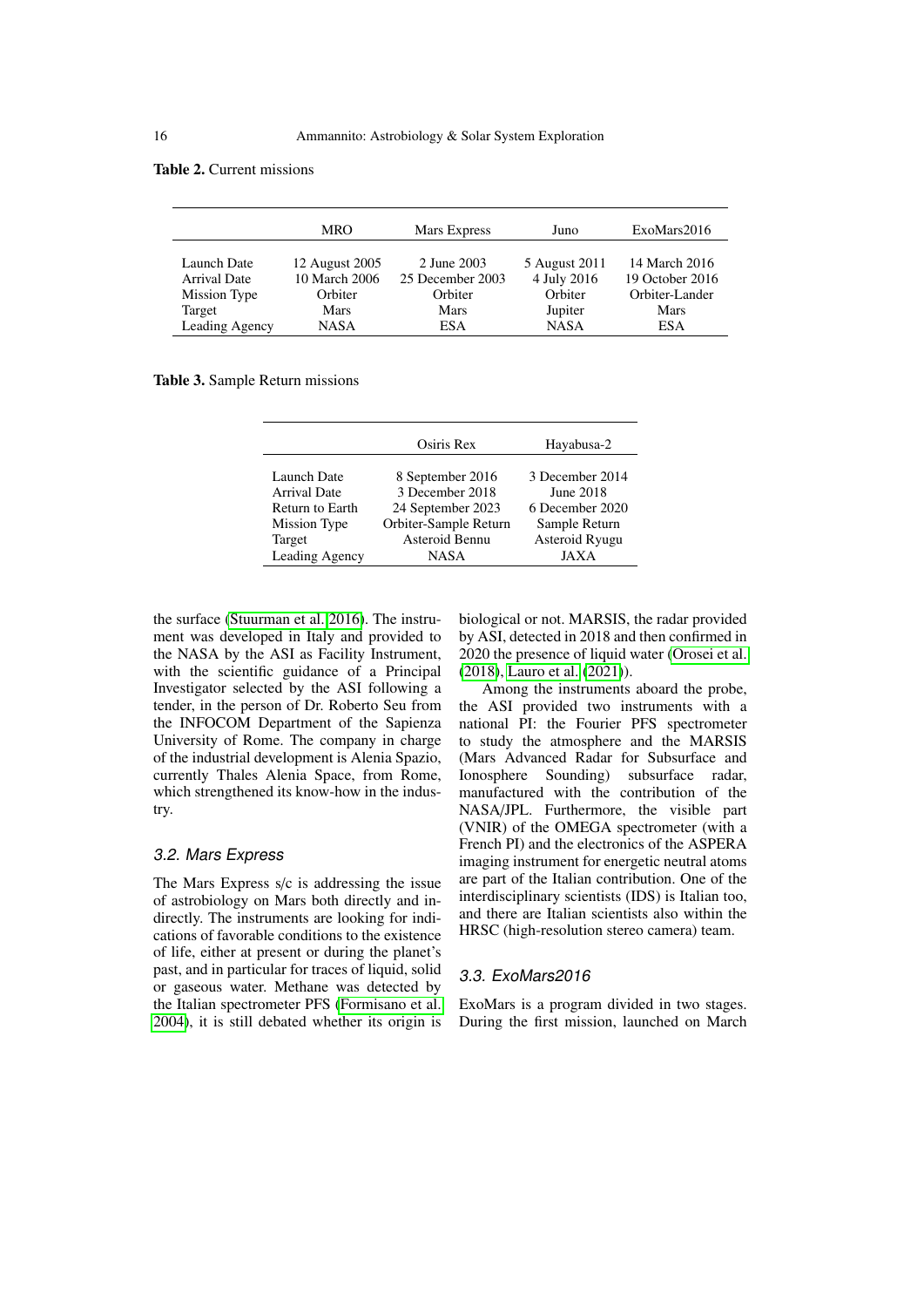14th, 2016, the (TGO) probe reached the orbit of Mars after seven months of journey to start a long phase of investigations on the presence of methane and other natural gases in the atmosphere, but also to detect traces of the presence of active life. This stage also involved landing on the Red Planet – in a location named Meridiani Planum - a descent module (EDM), named Schiaparelli in honor of the Italian astronomer Giovanni V. Schiaparelli, the first person to draw an accurate map of the planet. In fact, the EDM separated from the probe on October 16th, 2016 and performed nominally all the predicted operations, up to the last stage of the descent – On October 19th – when, due to an anomaly in one of the control systems, the module crashed on Mars.

The TGO on-board camera, named CaSSIS (Colour and Stereo Scientific Imaging System), is designed and manufactured at the University of Berna with the contribution of the INAF – Astronomical Observatory of Padua and the Italian Space Agency. CaSSIS provides high-resolution, colour stereo pairs of accurately selected regions. Furthermore, it supports the other instruments aboard the TGO in its search for gases that can be important from a biological point of view, such as methane gas. NOMAD (an acronym for Nadir and Occultation for Mars Discovery) is a set of high-resolution spectrometers, capable of analysing in detail the gases in the atmosphere of Mars. It will also be able to detect the compounds in the atmosphere, even in very low concentrations. DREAMS (Dust Characterization, Risk Assessment and Environment Analyser on the Martian Surface), aboard the Schiaparelli probe, is a detector suite which measures weather parameters (pressure, temperature, humidity, speed and direction of wind, solar radiation) and the atmospheric electrical field in proximity to Mars' surface. It is the result of the cooperation between the ASI, the INAF – Astronomical Observatory of Naples and the CISAS of Padua. AMELIA (Atmospheric Mars Entry and Landing Investigation and Analysis) is a modelling of the Martian atmosphere, which uses the data collected by the detectors during the descent of the Schiaparelli lander on the Martian surface. In cooperation with the CISAS of Padua.

#### 3.4. Juno

Jupiter is the largest planet in the Solar System and, as such, played a major role in our planetary system's formation and evolution. Studying Jupiter and its history can help astrobiologists understand the conditions that led Earth to become habitable for life as we know it. Jupiter also has many moons that are targets of astrobiology research, in particular the icy world Europa and Ganymede. The latter has been observed by JIRAM, the Italian spectrometer on-board the Juno spacecraft. JIRAM found evidences for water ice and organic molecules as well as reginal variations of these compounds [\(Mura et al. 2020\)](#page-7-23).

The Italian participation in the mission is based on the now established experience in the field of spectrometers, optical cameras and radio science. In particular, Italy provided two instruments: the JIRAM infrared imaging spectrometer (Jovian InfraRed Auroral Mapper, PI Dr. Alberto Adriani from the INAF-IAPS, manufactured by Leonardo-Finmeccanica's Avionics Division) and the KaT radio science instrument (Ka-Band Translator, PI Prof. Luciano Iess from the Sapienza University of Rome, manufactured by Thales Alenia Space-I), representing the Ka-band portion of the gravity experiment. Both instruments take advantage of important synergies with the similar instruments under development for the BepiColombo mission, optimizing costs and increasing both the scientific and technological role of Italy.

#### 3.5. Osiris Rex

OSIRIS-Rex (Origins Spectral Interpretation Resource Identification Security Regolith Explorer) is a space mission developed by the NASA, aimed at exploring asteroid Bennu. As the leftover debris from the solar system formation process that began over four billion years ago, small asteroids can provide important information about the history of the Sun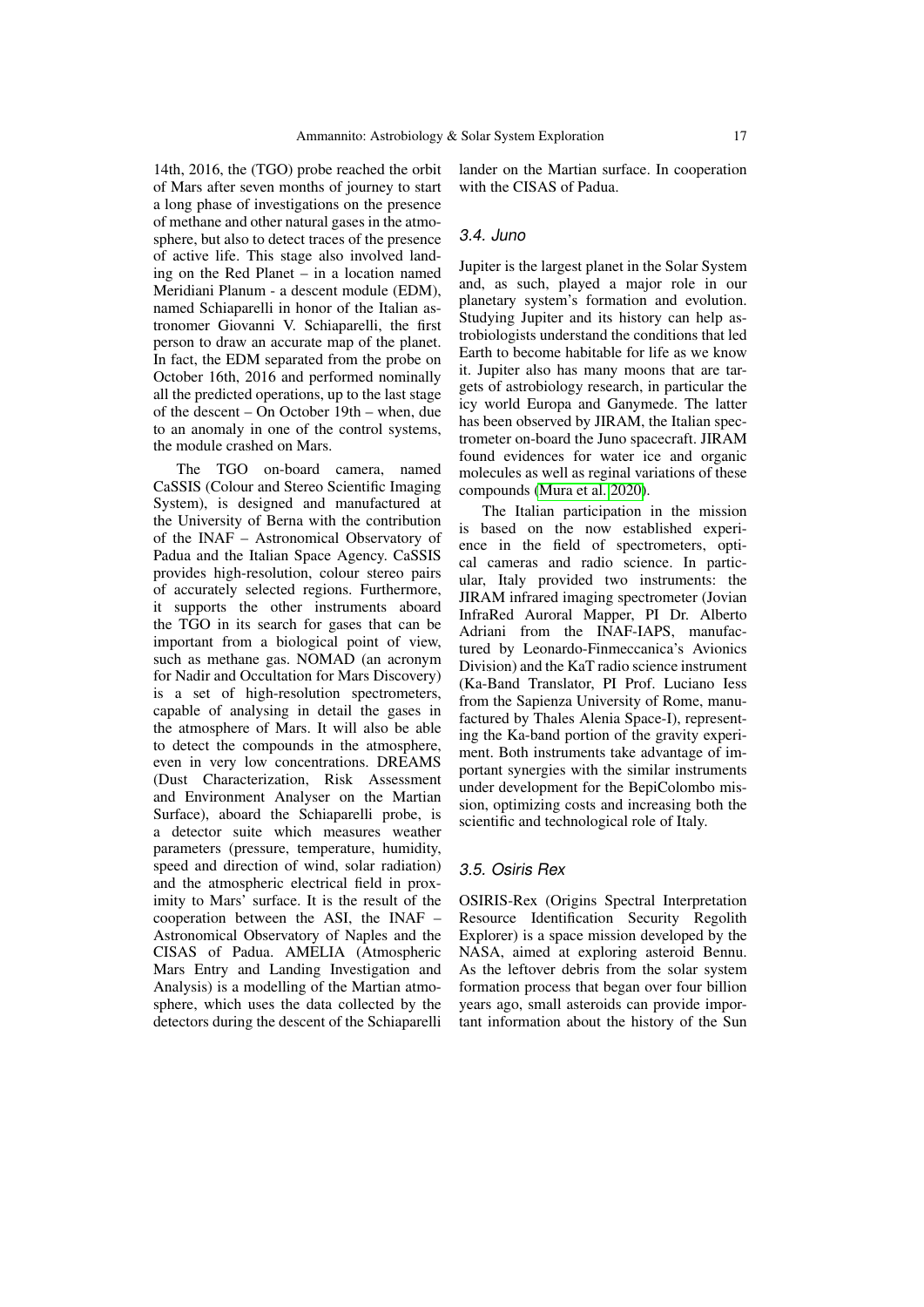and planetary objects. OSIRIS-REx is currently orbiting Bennu, a carbon-rich asteroid that records the earliest history of our Solar System, and will be bringing a piece of it back to Earth. Bennu may contain the molecular precursors to the origin of life and the Earth's oceans [\(Hamilton et al. 2019\)](#page-7-24). Bennu is also a potentially hazardous asteroid that has a relatively high probability of impacting the Earth late in the 22nd century.

Italian scientists are funded by ASI to participate to the analysis of the data acquired by the orbiter and to analyze the samples once thay will be returned on the Earth.

## 3.6. Hayabusa-2

Hayabusa 2 is a Japanese mission launched in December 2014 on a six-year mission to study the asteroid Ryugu and to collect samples to bring to Earth for analysis. The spacecraft deployed two rovers and a small lander onto the surface. Hayabusa 2 fired an impactor into the asteroid in February 2019 to create an artificial crater. This allowed the spacecraft to collect a sample from beneath the surface of the asteroid. Samples were returned to Earth on December 2020 and are currently being analyzed by the scientists. It is anticipated that the samples will enable the analysis of terrestrially uncontaminated organic matter and minerals. Such analyses are in turn expected to elucidate the evolution of organic matter through Solar System history, including the origination and processing of biogenically important molecules, which could have been utilized by the first organisms on Earth [\(Potiszil et al.](#page-7-25) [2020\)](#page-7-25)

Italian scientists are funded by ASI to participate to the analysis of the data acquired by the orbiter and to analyze the samples once thay will be returned on the Earth.

# **4. Future missions**

#### 4.1. ExoMars2022

The science objectives of the Rosalind Franklin rover have direct relevance to astrobiology. A major goal of the mission is to look for organics in samples collected by the rover's drilling efforts. After pristine material is gathered from beneath the Martian surface, samples of particular scientific interest will be placed in the MOMA ovens. Vapor released from heated samples will be analyzed with gas chromatography for traces of organic compounds. Organic compounds are chemicals that contain carbon, and are not themselves a sign of life. However, certain specific organic molecules are found in cells and, if discovered, might provide clues about the potential for life on Mars.

An onboard laboratory will process samples and deliver them to three instruments. Minerals will be characterized by the MicrOmega instrument; a Raman spectrometer will provide data concerning mineralogical composition; and part of the Mars Organics Molecule Analyser (MOMA) will study and identify soil chemistry.

To collect and characterize the samples before entering into the onboard laboratory, the rover is equipped with an integrated Drill+Ma MISS (Mars Multispectral Imager for Subsurface Studies) subsystem. Ma MISS [\(De Sanctis et al. 2017\)](#page-7-26), funded by ASI, is a spectrometer which analyses the geological and biological evolution of the Martian subsoil. It is inserted within the Drill and will allow to analyse the structure of the internal surface of the drilling performed by the Drill. Ma\_MISS main objectives are: (1) Determining the presence of ice or water at the drilling site; (2) Documenting the mineral distribution and composition, and identifying the nature of local geology and chemistry; (3) Study the samples in their geological context; (4) Study the mineralogy of the subsoil

# 4.2. JUICE

The JUpiter ICy moons Explorer (JUICE) is a European Space Agency designed to spend at least three years collecting data at Jupiter, and will observe three of the planet's icy moons: Ganymede, Callisto, and Europa.

Relevance to Astrobiology JUICE will help astrobiologists understand how habitable worlds might emerge around gas giant plan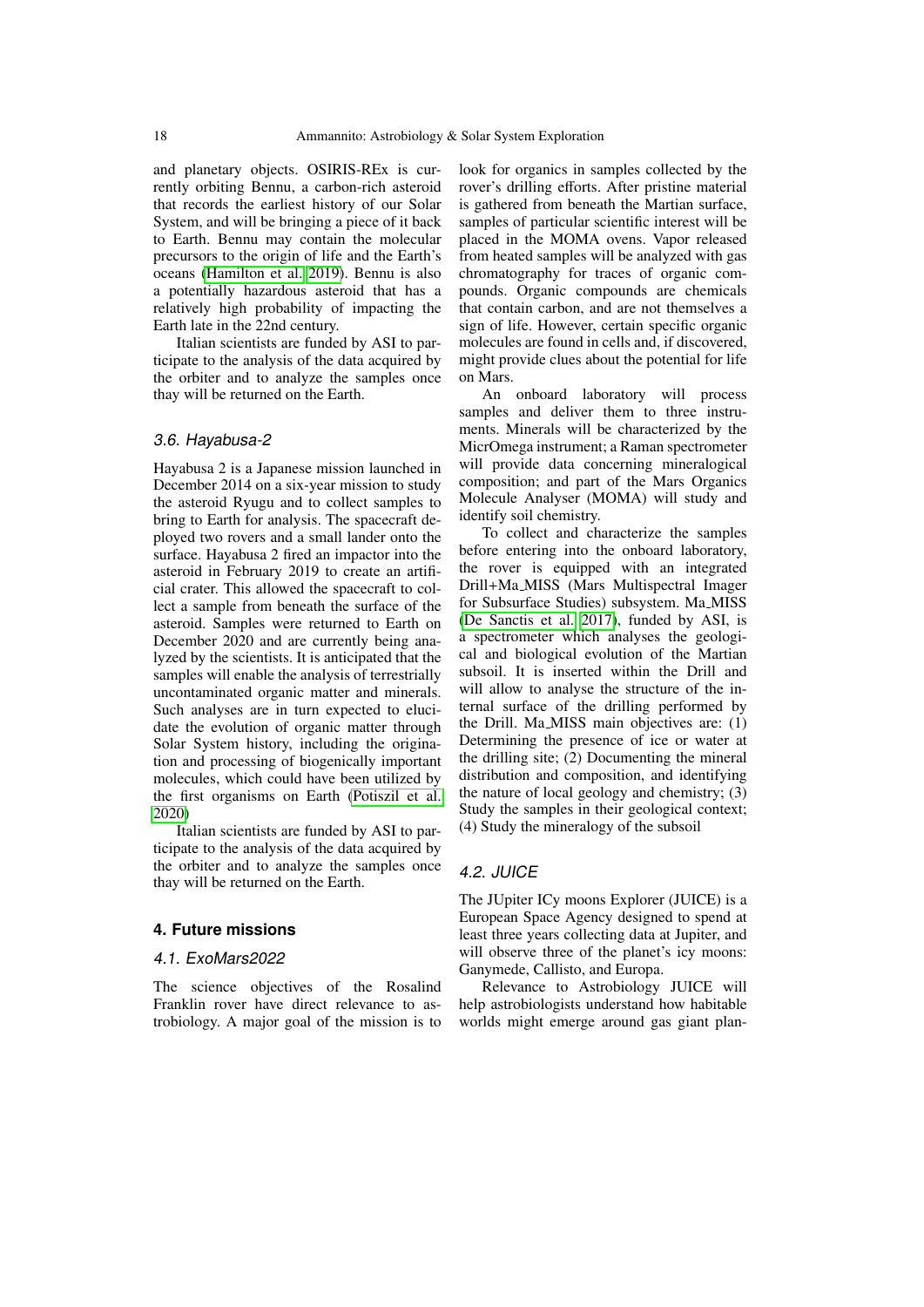Table 4. Future missions

|                                             | ExoMars2022                                  | <b>JUICE</b>                      | Comet Interceptor            | ABCS                    |
|---------------------------------------------|----------------------------------------------|-----------------------------------|------------------------------|-------------------------|
| Launch Date<br>Arrival Date<br>Mission Type | Aug-Oct 2022<br>Feb-Apr 2023<br>Lander-Rover | September 2022<br>2031<br>Orbiter | 2028<br><b>TRD</b><br>Fly-by | 2021<br>2021<br>Orbiter |
| Target                                      | Mars                                         | Jupiter System                    | <b>TBD</b>                   | Earth                   |
| Leading Agency                              | ESA                                          | ES A                              | <b>ESA</b>                   | ASI                     |

ets. The icy moons of Jupiter are also primary targets for astrobiology research in the Solar System. Moons like Europa are believed to harbor oceans of liquid water beneath their icy surfaces, and it is possible that these oceans could be habitable for life as we know it.

The choice of JUICE was the culmination of a process started in 2004, the year when the ESA began to widely consult with the scientific community, with the purpose of identifying the goals of the European planetary exploration in the following decade. Italy, and in particular the ASI, is widely involved in this mission, where highly-technological proposals deriving from the intense scientific activity carried out so far will find its space. The Italian Space Agency will be accompanied by the national scientific community, other research institutions and the academic world.

#### 4.3. Comet Interceptor

Comet Interceptor will target a comet visiting the inner Solar System for the first time – perhaps from the vast Oort cloud [\(Snodgrass](#page-7-27) [& Jones 2019\)](#page-7-27). As such, the comet will contain material that has not undergone thermal processing before. Another potential target is an interstellar interloper from another star system, like the famed 'Oumuamua that flew past our Sun on a highly inclined orbit in 2017. Studying an interstellar object would offer the chance to explore how comet-like bodies form and evolve in other star systems.

For the first time a pristine comet coming from the most external regions of the Solar System will be explored. Everything we will discover on the original composition of the comets will help understanding the early phases of the evolution of the Solar System including the circulation of water and organic molecules.

The Italian community is contributing to the DFP (Dust, Field and Plasma package) with the DISC (Dust Impact Sensor and Counter) and to the all-sky multispectral and polarimetric imager EnVisS (Entire Visible Sky).

# 4.4. ABCS

AstroBio CubeSat (ABCS) is a 3U CubeSat (100×100×340 mm) selected by European Space Agency (ESA) to be launched on fall 2020 with the Vega C qualification maiden flight, as piggy back of the ASI LARES2 satellite. ABCS will be deployed in an approximately circular orbit at 5900 km altitude and 70° of inclination spending a significant amount of the orbital period within the harsh internal Van Allen belt, close to its maximum [\(Brucato et al. 2020\)](#page-7-28). ABCS will host a mini laboratory payload based on an innovative lab-on chip technology suitable for research in astrobiology. The objective is to test in space environments an automatic laboratory able to provide a highly integrated in-situ multi-parameter platform that uses immunoassay tests exploiting chemiluminescence detection. The experiment will consist in a set of lateral flow immunoassays (LFIA) on nitrocellulose support where target bio-molecules are immobilized in specific test areas. Mission Goals are (1) to perform the functional tests of the system - delivery of reagents, mix